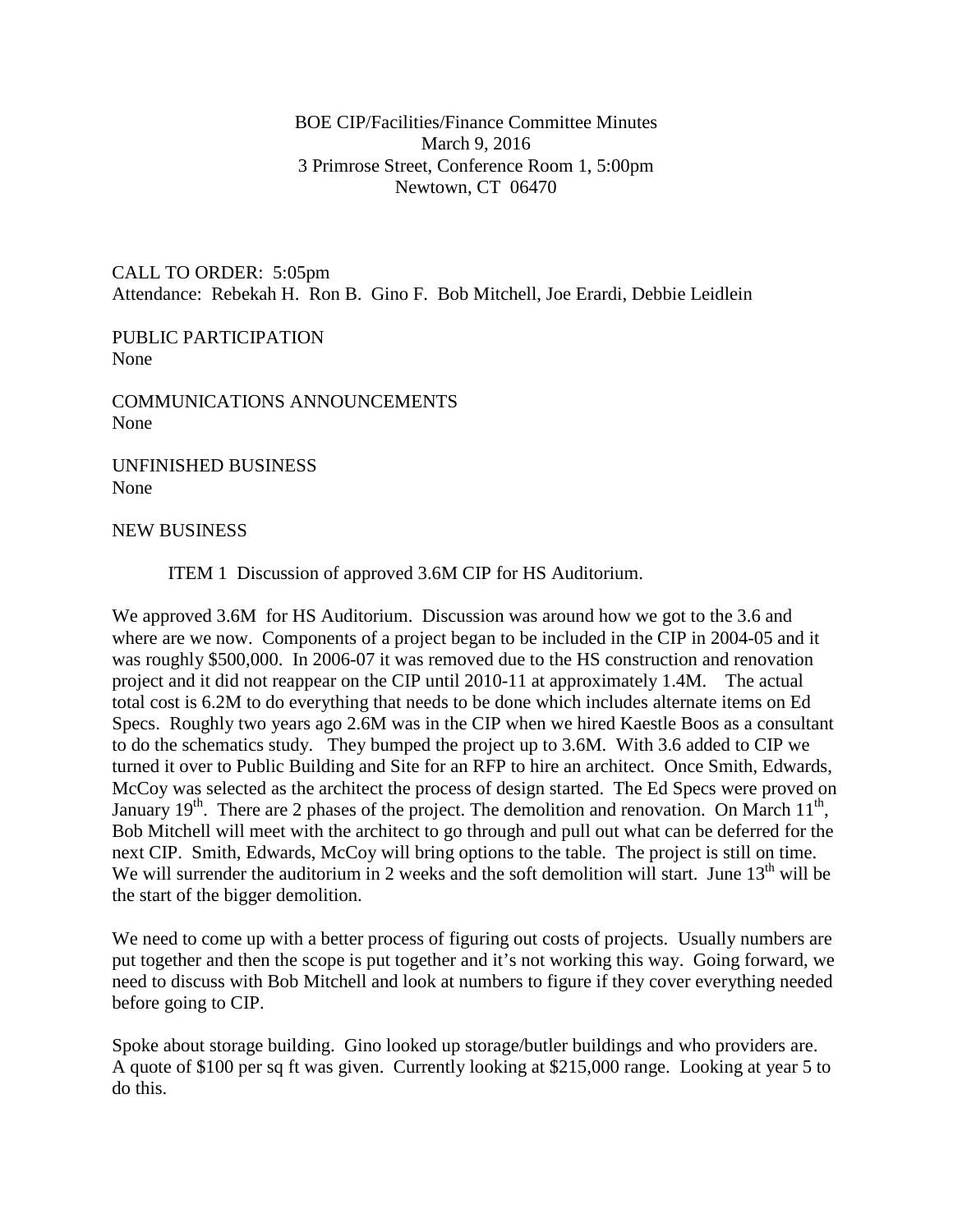Hawley School – 4.383M estimated cost to replace boilers, removal of oil tank, HVAC system, sprinklers, masonry restoration which was discovered during last part of process and there was damage.

ITEM 2 Building and Site Maintenance Projects Still on hold at this point depending on the budget balance.

ITEM 3 Transportation contract Expecting a proposal from present contractor to go forward to BOE.

ITEM 4 Food Services contract

RFP was approved by State on February 24th. We advertised RFP in newspaper and sent to a list of vendors required by state. Three vendors have inquired. March 30 is when proposal is due and we will need to review proposals and make recommendation by April  $19<sup>th</sup>$ . We will need a minimum of 3 people to review vendors proposal based on points. Price has to be the highest weighted value. Documentation will need to be visible for state on review of vendors.

Item 5 Assessment of school buildings: Postponed to next meeting

Next meeting is scheduled for March 31, 2016, 8:30am, 3 Primrose Street, Newtown, CT.

Adjournment: 5:55 Debbie Leidlein, Chairperson

Submitted by: Joanne Morris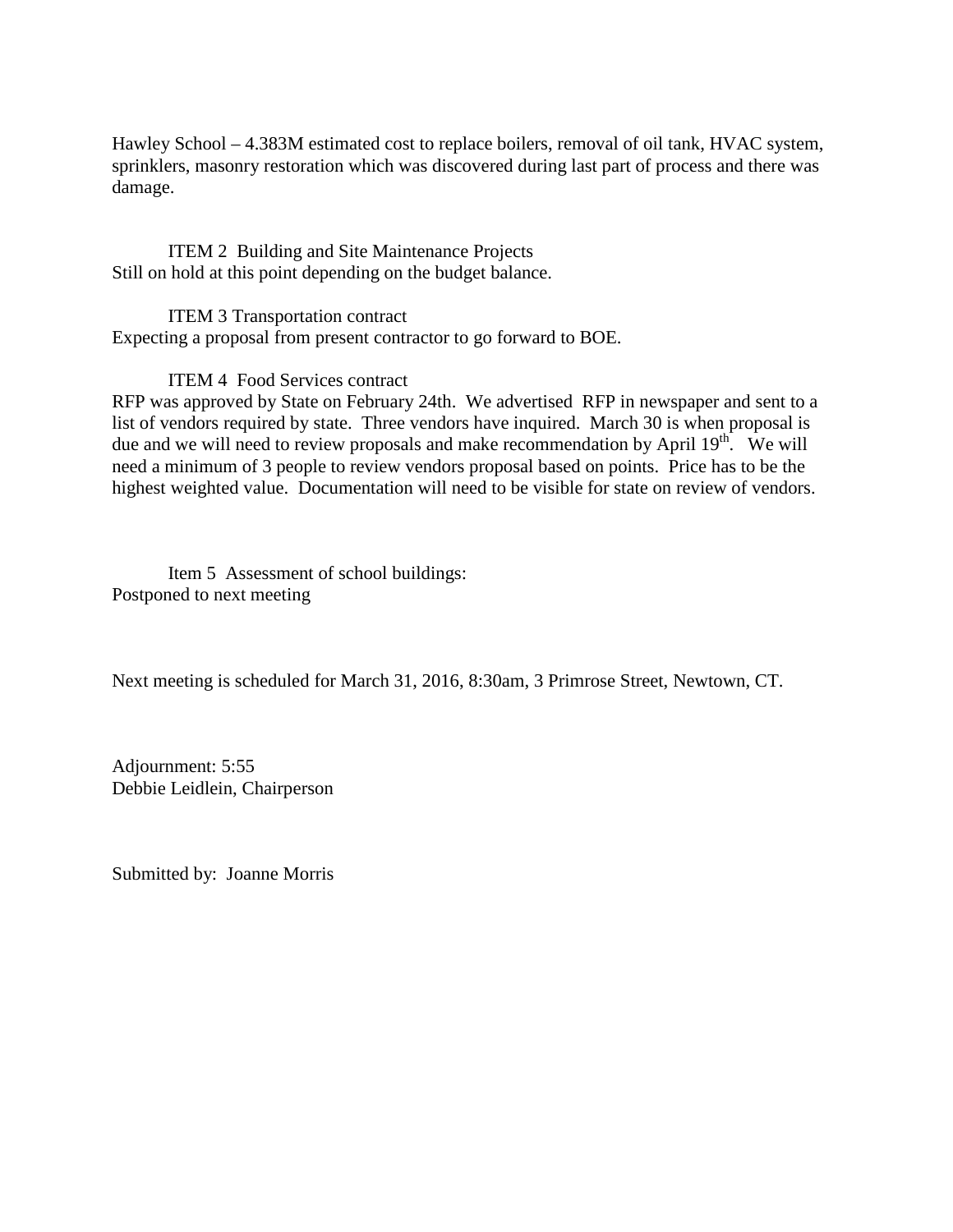3 Primrose Street Newtown, CT 06470 Tel (203) 270-4201



# **TOWN OF NEWTOWN**

## PUBLIC BUILDING AND SITE COMMISSION

### Newtown Public School District, Capital Projects **Public Building & Site Commission**

March 25, 2014

#### PHASE A - PROJECT IDENTIFICATION, SCOPE & COST STRUCTURE

Periodically, the Director of Facilities for the Newtown Public School District will receive (or solicit) from each school, a list of potential capital improvement or renovation projects. To enhance the efficiency with which capital improvement projects are implemented, the Public Building & Site Commission would undertake a coordination role to support School District staff and liaison with the BOE.

The PB&SC would collaborate with the Director of Facilities (DF) and Superintendent of the District in reviewing the list of proposed projects, determining a priority list and developing an integrated timeline for all projects. The PB&SC would conduct a preliminary review of all projects and provide the District with a recommendation to proceed with project planning.

The PB&SC would coordinate the Pre-Approval Phase and provide comprehensive planning services in order to best inform the budgeting and approval process. The PB&SC will establish a comprehensive Scope of Work for each project. Project scope may be verified by conducting on-site assessments, including meetings with building staff or may involve review of previously developed written documentation. The PB&SC will create a written narrative for each project scope and determine whether professional consultants and/or construction trades are necessary to plan and/or implement the work.

The PB&SC will establish a preliminary budget for each project utilizing industry standards and proprietary benchmark construction cost data, creating high/low budgets and/or cash flow analyses, as appropriate. The PB&SC will establish a preliminary timeline for each project through implementation and close-out and will develop an integrated timeline for all proposed projects during the proposed period.

The written scope(s) and preliminary budget(s) will be reviewed and adjusted in collaboration with the Director of Facilities. The PB&SC will review and approve project budgets; the integrated project plan and overall budget will be submitted to the Superintendent and Board of Education for review and approval. The completed project plan and budget can then be submitted as part of the CIP process or BOE budget.

The PB&SC will retain a project management consultant (PM) to assist in the development of the tasks listed under Phase A above and to facilitate the work of all subsequent phases.

#### PHASE B - PROJECT IMPLEMENTATION

Once the project scope and budgets have been approved, the Design, Bidding and Award, and Construction Phases will commence. Services during this phase will vary by individual project type and size. For larger, more complex projects that require professional services (architects, engineering, etc.), the PB&SC will develop and issue RFPs for professional services (Project Type A). For projects requiring only product procurement, the PB&SC will assist the District Purchasing Agent by developing RFPs for product price quotes (Project Type B). And for minor renovation projects with clearly defined scope, or for the construction of Project Type A above, the PB&SC will develop RFPs for construction bidding and pre-qualify a short-list of contractors (Project Type C).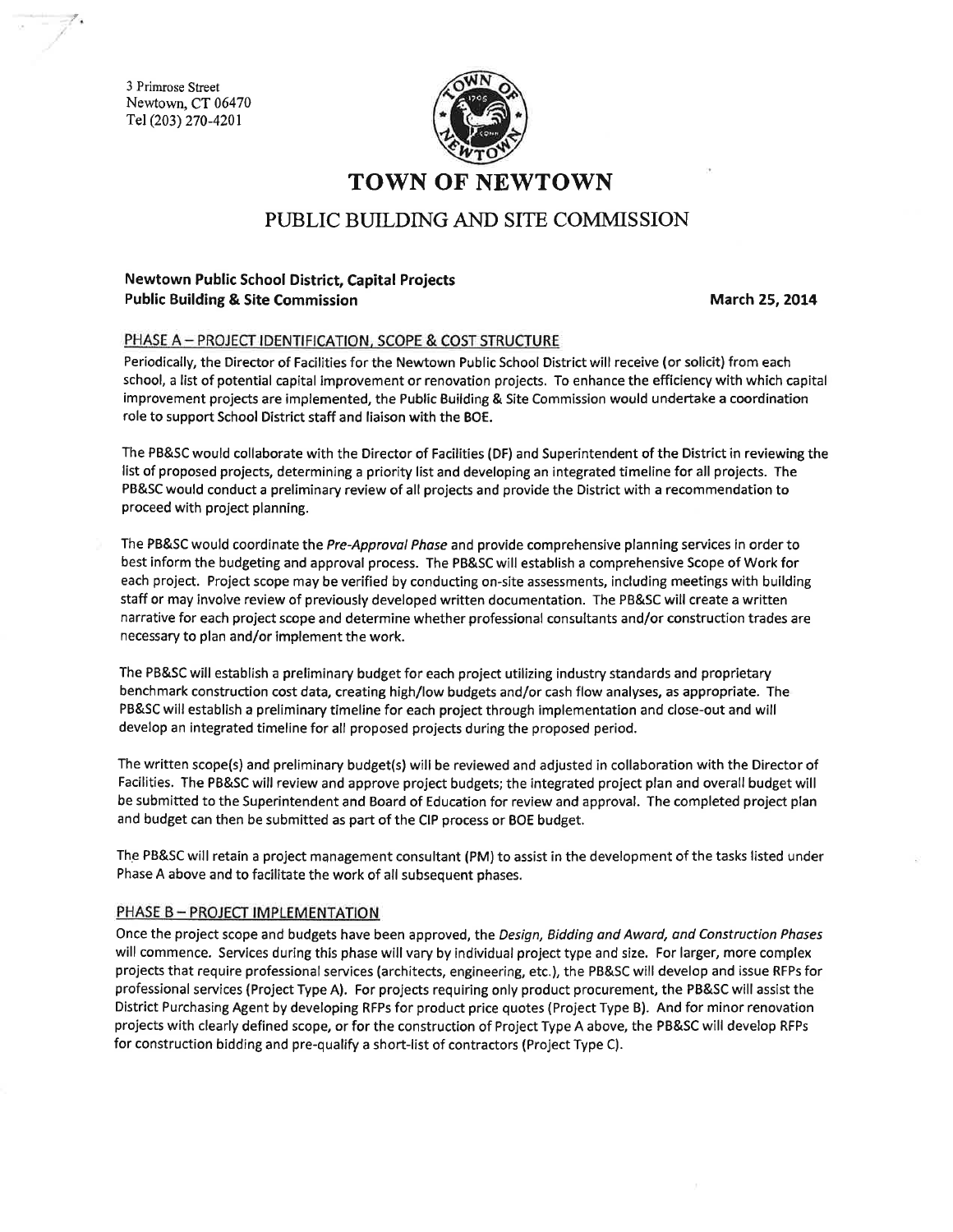For all projects, the PB&SC will approve RFPs for release after review by the Town / District Purchasing Agents. On behalf of the PB&SC, the PM will manage the RFP process by issuing any clarifications or addendum, conducting pre-bid walk-thrus, and reviewing RFP responses for compliance with RFP requirements. The PM will tabulate and level all price proposals and will make a recommendation to PB&SC and Town / District Purchasing Agents as to contract award. Once the PB&SC has approved the award, the PM will work with the Town / District Purchasing Agents and Attorney regarding form of contract award and notification.

During the subsequent Implementation Phase for each project, the PB&SC would provide the following oversight:

#### Project Type A - Professional Services

- Monitor and coordinate the work of all consultants
	- o Establish a project schedule and identify deliverables
	- o Ensure communications with school and district staff
	- o Report periodic progress
- Ensure involvement of the Director of Facilities in all decisions and reports
- Provide reports and presentations to the Superintendent and/or BOE, as appropriate
- Review and recommend approval of all consultant invoices

#### Project Type B - Product Procurement

- Confirm documentation for product pricing and make recommendation to the District Purchasing Agent for issuance of Purchase Orders
- Track all costs and review against approved budget
- Establish delivery and installation schedule and coordinate with District Facilities
- Review and recommend approval of invoices

#### Project Type C - Construction/Renovation

- $\bullet$ Coordinate scope review meetings with awarded contractor
- Establish project timeline with the contractor and monitor critical path and project deadlines
- $\bullet$ Track all costs and review against approved budget
- Participate in project punchlist activities and project close-out together with District Facilities  $\bullet$
- Review and recommend approval of all requisitions

During all phase of each project the PB&SC will work closely with the District Director of Facilities to ensure compliance with all District policies and standards. All project documentation will be submitted to and reviewed by district staff as appropriate and all final decisions regarding contractual issues and payment approvals will reside with the District. All services provided to the District by the PB&SC will be completed in a manner that augments District staff efforts and facilitates successful project implementation.